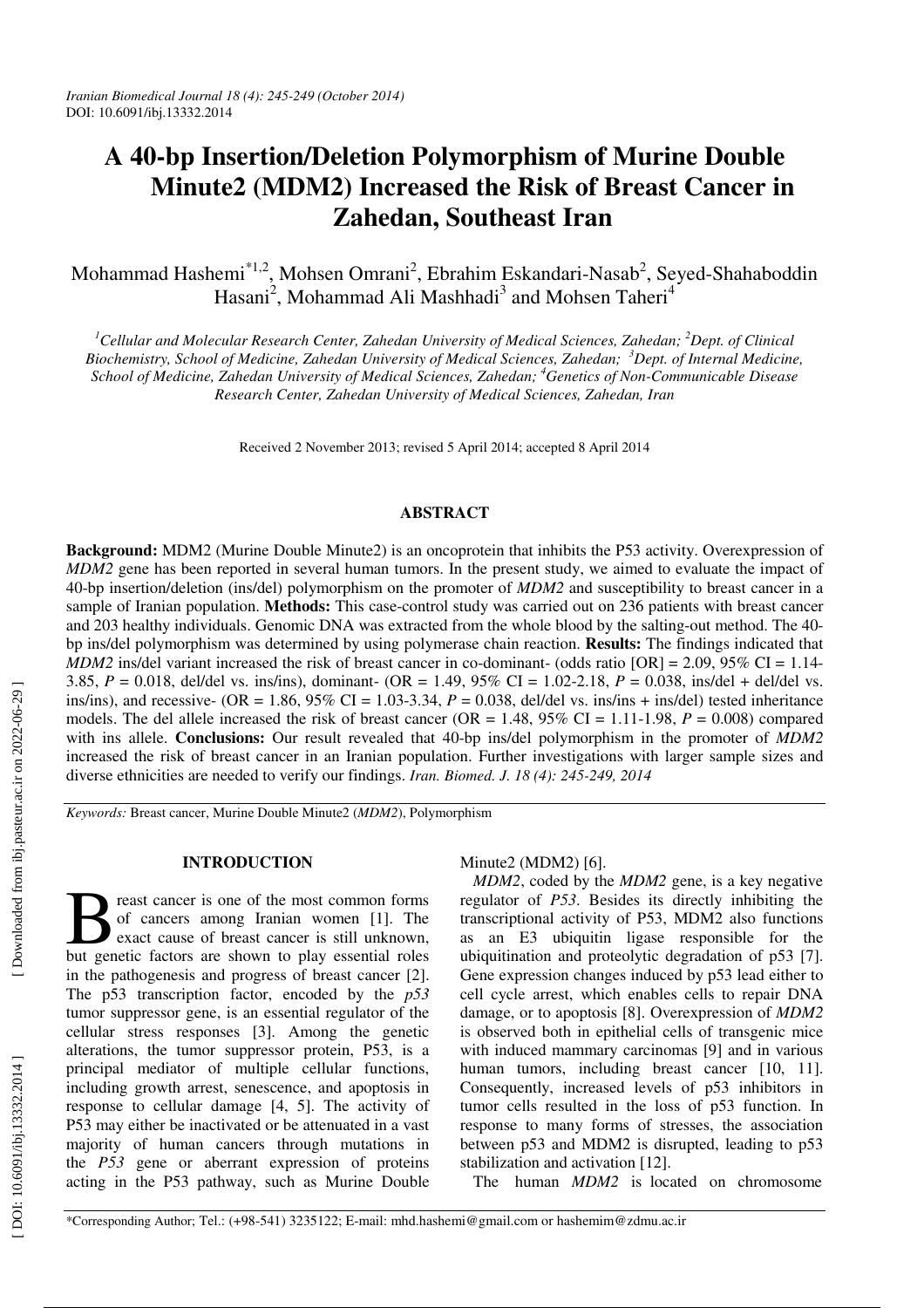

**Fig. 1.** Electrophoresis pattern of PCR product of 40-bp ins/del polymorphism of MDM2 resolved by 2% agarose gel electrophoresis. M, DNA marker; Lanes 1, 2, 5, ins/ins; lane 3, ins/del; lane 4, del/del.

12q14.3-15 and contains 11 exons. The *MDM2* gene has a basal promoter (P1) and an alternative promoter (P2) starting in the intron 1 [13]. The promoter P2 contains a p53-responsive element and has been shown to regulate MDM2 levels in stressed cells, while the promoter P1 functions principally in a non-stressed environment [13, 14]. Genetic variant rs2279744 (SNP309 T/G) within the intronic p53-responsive promoter of the *MDM2* has been shown to be associated with the increased affinity of the trans criptional activator Sp1, resulting in higher levels of *MDM2* mRNA and protein. This SNP has been shown to attenuate apoptotic activity and accelerate tumor formation [15, 16]. Several studies have reported the associations between rs2279744 variant and the risk of different types of cancer [17-19].

There is little and controversial data regarding the impact of 40-bp insertion/deletion (ins/del) polymorphism on the constitutive promoter of *MDM2* gene and cancer risk [20-22]. Therefore, the present study was aimed to find out the possible association between 40-bp ins/del polymorphism in the promoter region of *MDM2* and breast cancer in a sample of Iranian population.

## **MATERIALS AND METHODS**

*Patients*. This case-control study was performed on 236 histopathologically confirmed breast cancer patients and 203 age-matched women with no history of cancer of any type (as the control group) in a Southeast Iranian population. The clinicopathologic characteristics of the patients have been described in detail previously [23]. Ethical approvals for recruitment were obtained from local Ethics Committee of Zahedan University of Medical Sciences (Iran), and an informed consent was obtained from all

patients and healthy individuals. Blood samples from patients and healthy controls were collected in EDTA tubes, and DNA were extracted using salting-out method as described previously [24].

*Genotyping.* Genotyping of 40-bp ins/del polymorphism of MDM2 was performed using forward 5`-GACCACTATGTTTAAGGAAG-3` and reverse 5`-TGACTCACCTACTTTCCCAC-3` primers. PCR was performed using commercially available PCR premix (AccuPower PCR PreMix; Bioneer, Daejeon, South Korea) according to the manufacturer's recommended protocol. The PCR cycling conditions were initial denaturation at 95°C for 5 min, followed by 30 cycles of 30 s at 95°C, 25 s at 59°C, 30 s at 72°C, with a final extension of 72°C for 10 min. The product sizes for the heterozygous ins/del production were 287 and 247 bp, respectively. The PCR products were verified onto 2% agarose gels containing 0.5 µg/ml ethidium bromide, and observed under a UV light (Fig. 1). To ensure genotyping quality, we regenotyped random samples (approximately 20% of total samples) and found no genotyping mistake.

*Statistical analysis.* Statistical analysis was calculated using statistical package SPSS 18 software. Data were analyzed by independent sample t-test and χ2 test. The association between MDM2 ins/del variant and breast cancer was assessed by computing the odds ratio (OR) and 95% CI from logistic regression analyses. A *P* value less than 0.05 were considered statistically significant.

## **RESULTS**

The study group consists of 236 breast cancer patients with an average age of  $47.1 \pm 12.3$  years and 203 healthy women with a mean age of  $45.3 \pm 12.8$ years. No significant difference was found between the groups concerning age  $(P = 0.136)$ .

The genotype and allele frequencies of *MDM2* ins/del polymorphism in breast cancer patients and healthy subjects are shown in Table 1. The finding indicated that ins/del variant increased the risk of breast cancer in co-dominant- (OR =  $2.09$ ,  $95\%$  CI = 1.14-3.85,  $P = 0.018$ , del/del vs. ins/ins), dominant-(OR = 1.49, 95% CI = 1.02-2.18, *P* = 0.038, ins/del + del/del vs. ins/ins) and recessive- (OR =  $1.86$ ,  $95\%$  CI  $= 1.03 - 3.34$ ,  $P = 0.038$ , del/del vs. ins/ins + ins/del) tested inheritance models.

The deletion allele increased the risk of breast cancer  $(OR = 1.48, 95\% \text{ CI} = 1.11 - 1.98, P = 0.008) \text{ in}$ comparison with insertion allele. The genotype frequency of the MDM2 ins/del polymorphism was tested for Hardy-Weinberg equilibrium separately in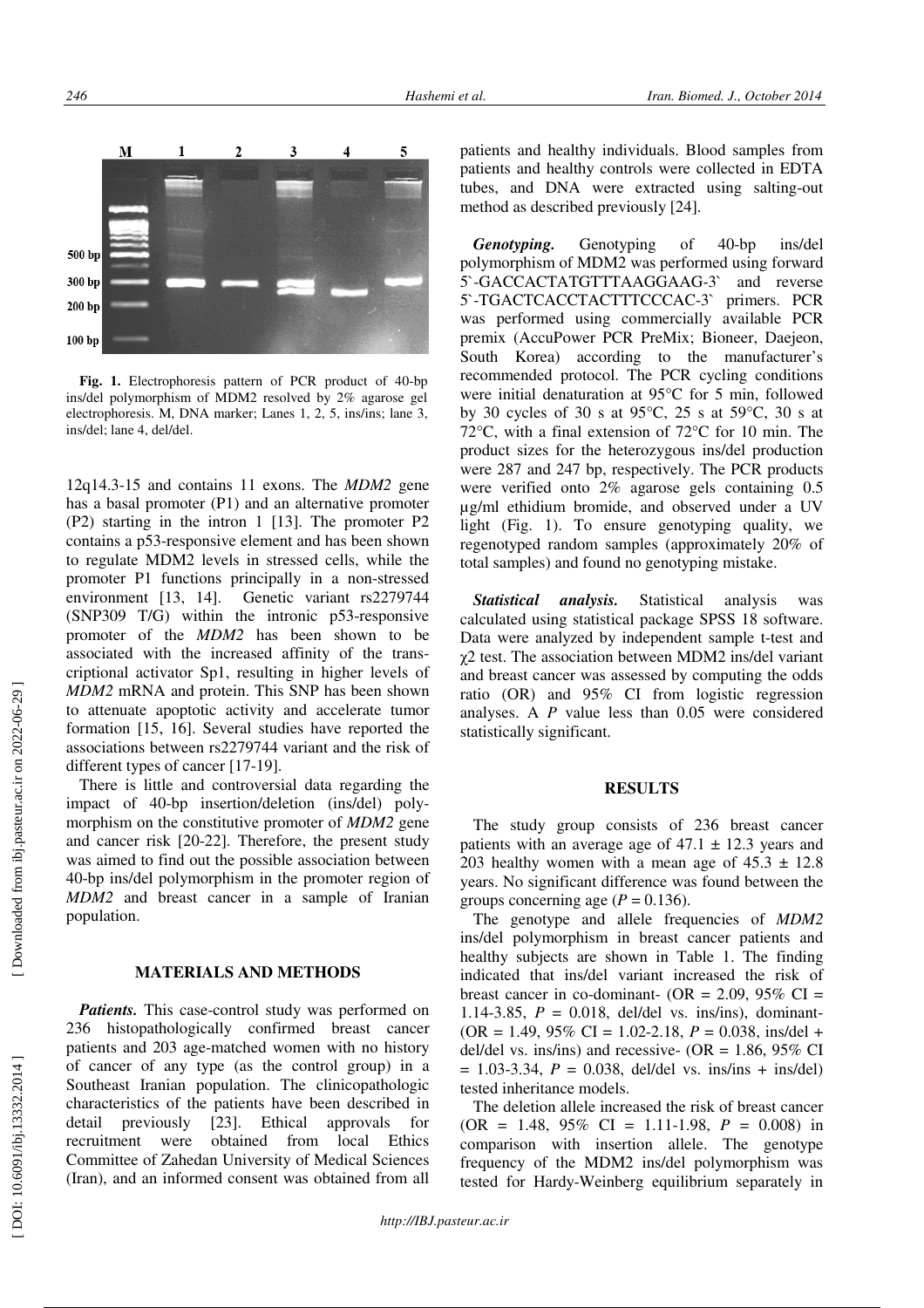| MDM2 40-bp ins/del                       | <b>Breast cancer</b><br>$\mathbf{n}(\%)$ | Control<br>$n(\%)$ | <b>OR</b><br>$(95\% \text{ CI})$ | P value |
|------------------------------------------|------------------------------------------|--------------------|----------------------------------|---------|
| Co-dominant                              |                                          |                    |                                  |         |
| ins/ins                                  | 109 (46.2)                               | 114 (56.1)         | 1.00                             |         |
| ins/del                                  | 89 (37.7)                                | 70 (34.5)          | $1.33(0.88-2.00)$                | 0.178   |
| del/del                                  | 38(16.1)                                 | 19(9.4)            | $2.09(1.14-3.85)$                | 0.018   |
| Dominant                                 |                                          |                    |                                  |         |
| ins/ins                                  | 109(46.2)                                | 114 (56.1)         | 1.00                             |         |
| $ins/\text{del} + \text{del}/\text{del}$ | 127(53.8)                                | 89 (43.8)          | $1.49(1.02-2.18)$                | 0.038   |
| Recessive                                |                                          |                    |                                  |         |
| $ins/ins + ins/del$                      | 198 (83.9)                               | 184 (90.6)         | 1.00                             |         |
| del/del                                  | 38(16.1)                                 | 19(9.4)            | $1.86(1.03-3.34)$                | 0.038   |
| Alleles                                  |                                          |                    |                                  |         |
| ins                                      | 307 (67.2)                               | 298 (73.4)         | Ref.                             |         |
| del                                      | 165(32.8)                                | 108(26.7)          | $1.48(1.11-1.98)$                | 0.008   |
|                                          |                                          |                    |                                  |         |

 **Table 1.** Genotypic and allelic frequencies 40-bp ins/del polymorphism of MDM2 in breast cancer patients and control subjects

cases and controls. The genotype in controls  $(\chi^2$  = 2.77,  $P = 0.100$  but not in cases ( $\chi$ 2 = 6.88,  $P = 0.008$ ) was in Hardy-Weinberg equilibrium.

In breast cancer patients, the ins/del polymorphism was not associated with age, tumor grade, disease stage, estrogen/progesterone receptor, and HER2/neu status (data not shown).

#### **DISCUSSION**

 In the present study, we investigated the impact of 40-bp ins/del polymorphism of *MDM2* on risk of breast cancer in a sample of Iranian population. The results showed that the del allele increased the risk of breast cancer in our population, and carriers of del allele were at 1.5-fold higher risk of breast cancer than those subjects with the Ins allele. Additionally, the del/del genotypes in the co-dominant and recessive models as well as the ins/del + del/del genotype in the dominant model were risk factors for developing breast cancer in our population. In contrast to our findings, Ma *et al.* [22] have found no association between *MDM2* 40-bp ins/del polymorphism and breast cancer. Hu *et al.* [21] have found that 40-bp ins/del polymorphism in the *MDM2* gene is associated with risk of lung cancer in Chinese population. Dong *et al.* [20] reported that *MDM2* ins/del polymorphism increases the risk of hepatocellular carcinoma in a Chinese population. With respect to the critical role of MDM2 in tumorigenesis, it is expectable that individuals who carry the 40-bp deletion allele may change transcription factor binding site. Higher expression of MDM2 increases the lifetime risk of developing breast cancer.

The *p53* tumor suppressor has a key role in

orchestrating cellular responses to numerous types of stresses, including DNA damage and oncogene activation with apoptosis, cell-cycle arrest, DNA repair, and cell metabolism [21, 25]. Dysfunction and mutations of *p53* have been established in most human cancers, leading to a deregulated p53 activity that allows cells to proliferate and survive [26]. Many proteins regulate the activity of p53, and one of the most extensively studied regulators of p53 is MDM2 oncoprotein. The p53 activity can be regulated by MDM2 in different means, and even modest alterations of MDM2 levels can affect the p53 pathway [27]. Firstly, MDM2 directly binds to the p53 transactivation domain, consequently inhibiting its transcriptional activity. Secondly, MDM2 promotes ubiquitination and degradation of p53 by functioning as an E3 ubiquitin ligase [7, 28]. Finally, MDM2 binds p53 in the nucleus and shuttle it into the cytoplasm, promoting p53 degradation. Notably, a negative feedback loop exists between p53 and MDM2; p53 stimulates the transcription of MDM2, and in turn the MDM2 protein inhibits p53 activity [29].

MDM2 overexpression is detected in a number of human cancers [30-32]. Since MDM2 is a key component of the p53-mediated DNA-damage response, promoter polymorphism in this gene might influence this highly regulated pathway by modifying cellular MDM2 protein levels [33].

It has been proposed that functional variants in promoter regions can lead to variable gene expression levels [34]. Polymorphisms in gene promoters, involved in DNA-damage responses and apoptosis, could have an impact on individual's vulnerability to cancer development [2, 23, 35].

In summary, we have provided the evidence that the 40-bp ins/del polymorphism in the promoter of MDM2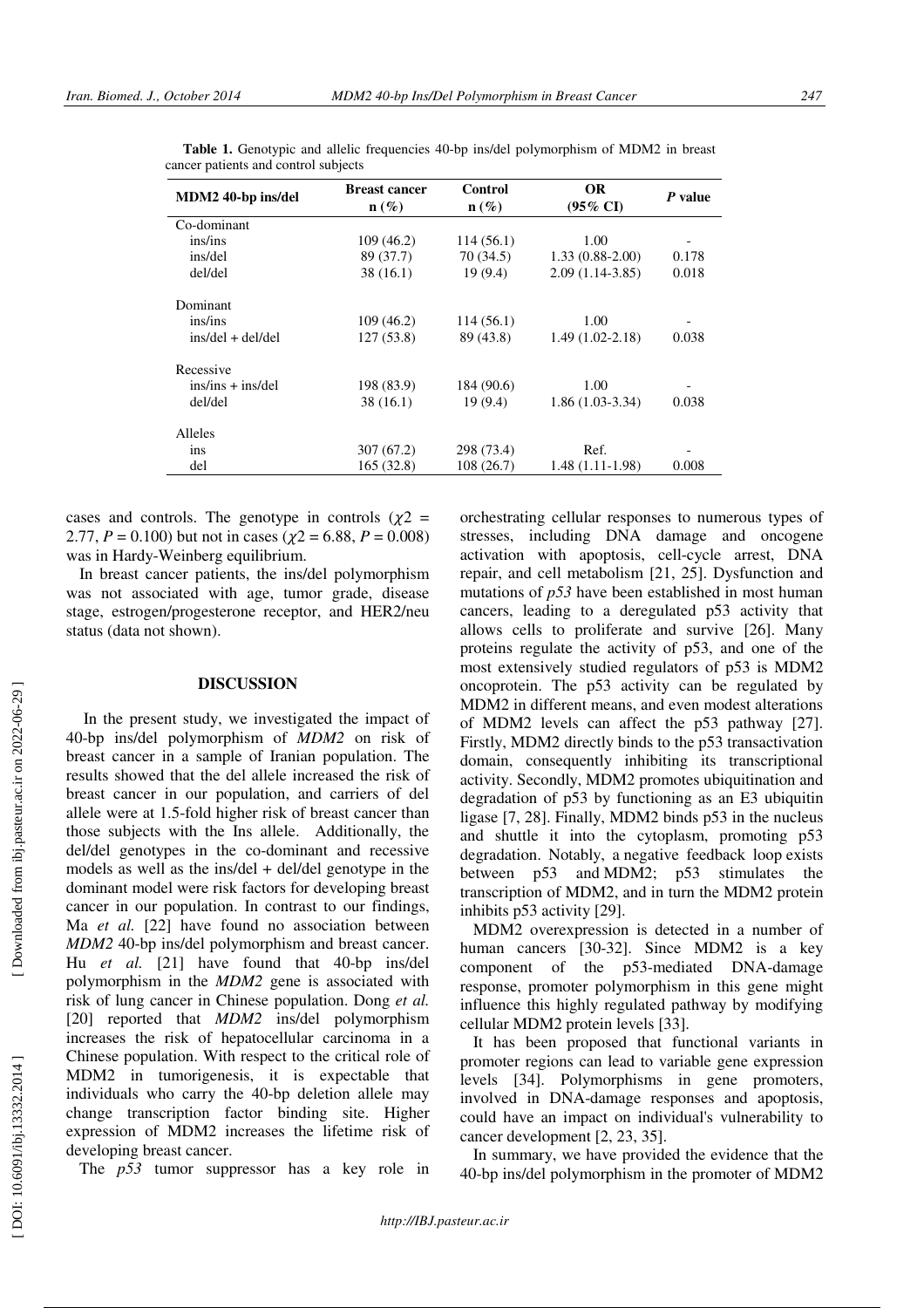gene increases the risk of breast cancer in a sample of Iranian population. However, larger sample sizes with different ethnicities are desired to validate our findings.

#### **ACKNOWLEDGEMENTS**

This work was supported by a dissertation grant (M.Sc. thesis of Mohsen Omrani) from Zahedan University of Medical Sciences (Iran).

### **REFERENCES**

- 1. Mousavi SM, Montazeri A, Mohagheghi MA, Jarrahi AM, Harirchi I, Najafi M, et al. Breast cancer in Iran: an epidemiological review. *Breast J. 2007 Jul-Aug; 13(4):383-91*.
- 2. Hashemi M, Fazaeli A, Ghavami S, Eskandari-Nasab E, Arbabi F, Mashhadi MA, et al. Functional Polymorphisms of FAS and FASL Gene and Risk of Breast Cancer - Pilot Study of 134 Cases. *Plos one. 2013; 8(1):e53075*.
- 3. Vogelstein B, Lane D, Levine AJ. Surfing the p53 network. *Nature. 2000 Nov; 408(6810):307-10*.
- 4. Levine AJ. p53, the cellular gatekeeper for growth and division. *Cell. 1997 Feb; 88(3):323-31*.
- 5. Wu L, Levine AJ. Differential regulation of the p21/WAF-1 and mdm2 genes after high-dose UV irradiation: p53-dependent and p53-independent regulation of the mdm2 gene. *Mol Med. 1997 Jul; 3(7):441-51*.
- 6. Michael D, Oren M. The p53 and Mdm2 families in cancer. *Curr Opin Genet Dev. 2002 Feb; 12(1):53-9*.
- 7. Haupt Y, Maya R, Kazaz A, Oren M. Mdm2 promotes the rapid degradation of p53. *Nature. 1997 May; 387(6630):296-9*.
- Wade M, Li YC, Wahl GM. MDM2, MDMX and p53 in oncogenesis and cancer therapy. *Nat Rev Cancer. 2013 Feb; 13(2):83-96*.
- 9. Lundgren K, Montes de Oca Luna R, McNeill YB, Emerick EP, Spencer B, Barfield CR, et al. Targeted expression of MDM2 uncouples S phase from mitosis and inhibits mammary gland development independent of p53. *Genes Dev. 1997 Mar; 11(6):714-25*.
- 10. Bueso-Ramos CE, Manshouri T, Haidar MA, Yang Y, McCown P, Ordonez N, et al. Abnormal expression of MDM-2 in breast carcinomas. *Breast Cancer Res Treat. 1996; 37(2):179-88*.
- 11. Baccouche S, Daoud J, Frikha M, Mokdad-Gargouri R, Gargouri A, Jlidi R. Immunohistochemical status of p53, MDM2, bcl2, bax, and ER in invasive ductal breast carcinoma in Tunisian patients. *Ann N Y Acad Sci. 2003 Dec; 1010:752-63*.
- 12. Shieh SY, Ikeda M, Taya Y, Prives C. DNA damageinduced phosphorylation of p53 alleviates inhibition by MDM2. *Cell. 1997 Oct; 91(3):325-34*.
- 13. Zauberman A, Flusberg D, Haupt Y, Barak Y, Oren M. A functional p53-responsive intronic promoter is contained within the human mdm2 gene. *Nucleic Acids Res. 1995 Jul; 23(14):2584-92*.
- 14. Ries S, Biederer C, Woods D, Shifman O, Shirasawa S, Sasazuki T, et al. Opposing effects of Ras on p53: transcriptional activation of mdm2 and induction of p19ARF. *Cell. 2000 Oct; 103(2):321-30*.
- 15. Bond GL, Hirshfield KM, Kirchhoff T, Alexe G, Bond EE, Robins H, et al. MDM2 SNP309 accelerates tumor formation in a gender-specific and hormone-dependent manner. *Cancer Res. 2006 May; 66(10):5104-10*.
- 16. Bond GL, Hu W, Bond EE, Robins H, Lutzker SG, Arva NC, et al. A single nucleotide polymorphism in the MDM2 promoter attenuates the p53 tumor suppressor pathway and accelerates tumor formation in humans. *Cell. 2004 Nov; 119(5):591-602*.
- 17. Dharel N, Kato N, Muroyama R, Moriyama M, Shao RX, Kawabe T, et al. MDM2 promoter SNP309 is associated with the risk of hepatocellular carcinoma in patients with chronic hepatitis C. *Clin Cancer Res. 2006 Aug; 12(16):4867-71*.
- 18. Ohmiya N, Taguchi A, Mabuchi N, Itoh A, Hirooka Y, Niwa Y, et al. MDM2 promoter polymorphism is associated with both an increased susceptibility to gastric carcinoma and poor prognosis. *J Clin Oncol. 2006 Sep; 24(27):4434-40*.
- 19. Ma Y, Bian J, Cao H. MDM2 SNP309 rs2279744 polymorphism and gastric cancer risk: a metaanalysis. *PLoS One. 2013; 8(2):e56918*.
- 20. Dong D, Gao X, Zhu Z, Yu Q, Bian S, Gao Y. A 40 bp insertion/deletion polymorphism in the constitutive promoter of MDM2 confers risk for hepatocellular carcinoma in a Chinese population. *Gene. 2012 Apr; 497(1):66-70*.
- 21. Hu Z, Ma H, Lu D, Qian J, Zhou J, Chen Y, et al. Genetic variants in the MDM2 promoter and lung cancer risk in a Chinese population. *Int J Cancer. 2006 Mar; 118(5):1275-8*.
- 22. Ma H, Hu Z, Zhai X, Wang S, Wang X, Qin J, et al. Polymorphisms in the MDM2 promoter and risk of breast cancer: a case-control analysis in a Chinese population. *Cancer Lett. 2006 Aug; 240(2):261-7*.
- 23. Hashemi M, Eskandari-Nasab E, Fazaeli A, Rezaei H, Mashhadi MA, Arbabi F, et al. Bi-directional PCR allele-specific amplification (bi-PASA) for detection of caspase-8 -652 6N ins/del promoter polymorphism (rs3834129) in breast cancer. *Gene. 2012 Jun; 505(1):176-79*.
- 24. Hashemi M, Moazeni-Roodi AK, Fazaeli A, Sandoughi M, Bardestani GR, Kordi-Tamandani DM, et al. Lack of association between paraoxonase-1 Q192R polymorphism and rheumatoid arthritis in southeast Iran. *Genet Mol Res. 2010; 9(1):333-9*.
- 25. Harris SL, Levine AJ. The p53 pathway: positive and negative feedback loops. *Oncogene. 2005 Apr; 24(17):2899-908*.